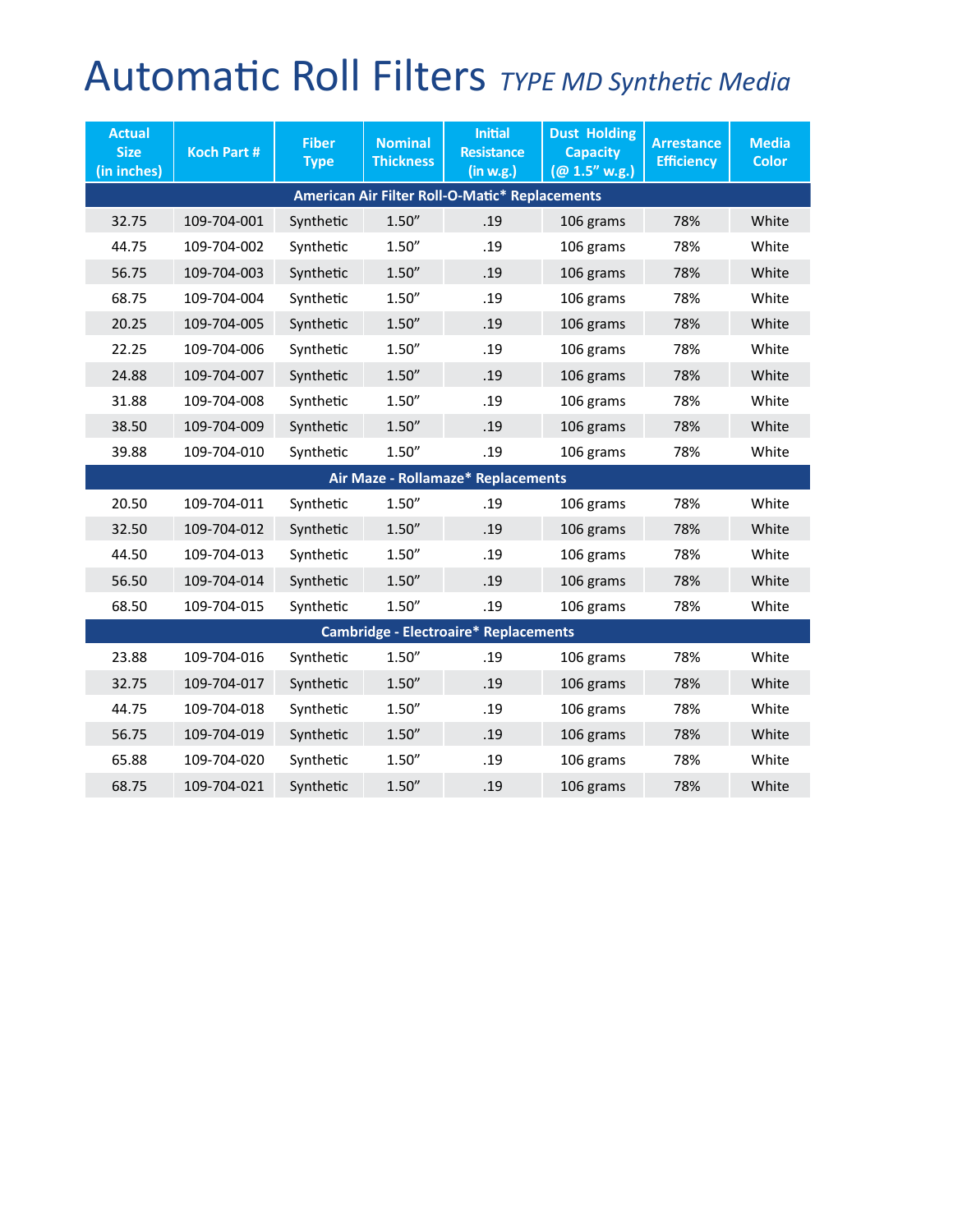| <b>Actual</b><br><b>Size</b><br>(in inches)                                      | <b>Koch Part #</b> | <b>Fiber</b><br><b>Type</b> | <b>Nominal</b><br><b>Thickness</b> | <b>Initial</b><br><b>Resistance</b><br>(in w.g.) | <b>Dust Holding</b><br><b>Capacity</b><br>(Q0 1.5" w.g.) | <b>Arrestance</b><br><b>Efficiency</b> | <b>Media</b><br><b>Color</b> |  |  |
|----------------------------------------------------------------------------------|--------------------|-----------------------------|------------------------------------|--------------------------------------------------|----------------------------------------------------------|----------------------------------------|------------------------------|--|--|
| <b>Carrier Corporation* Replacements</b>                                         |                    |                             |                                    |                                                  |                                                          |                                        |                              |  |  |
| 26.25                                                                            | 109-704-022        | Synthetic                   | 1.50''                             | .19                                              | 106 grams                                                | 78%                                    | White                        |  |  |
| 37.25                                                                            | 109-704-023        | Synthetic                   | 1.50''                             | .19                                              | 106 grams                                                | 78%                                    | White                        |  |  |
| 47.25                                                                            | 109-704-024        | Synthetic                   | 1.50''                             | .19                                              | 106 grams                                                | 78%                                    | White                        |  |  |
| 61.25                                                                            | 109-704-025        | Synthetic                   | 1.50''                             | .19                                              | 106 grams                                                | 78%                                    | White                        |  |  |
| <b>BLC Industries* - Roll Filter Replacements</b>                                |                    |                             |                                    |                                                  |                                                          |                                        |                              |  |  |
| 24.63                                                                            | 109-704-026        | Synthetic                   | 1.50''                             | .19                                              | 106 grams                                                | 78%                                    | White                        |  |  |
| 34.63                                                                            | 109-704-027        | Synthetic                   | 1.50''                             | .19                                              | 106 grams                                                | 78%                                    | White                        |  |  |
| 46.63                                                                            | 109-704-028        | Synthetic                   | 1.50''                             | .19                                              | 106 grams                                                | 78%                                    | White                        |  |  |
| 58.53                                                                            | 109-704-029        | Synthetic                   | 1.50''                             | .19                                              | 106 grams                                                | 78%                                    | White                        |  |  |
| 70.63                                                                            | 109-704-030        | Synthetic                   | 1.50''                             | .19                                              | 106 grams                                                | 78%                                    | White                        |  |  |
| Commercial Filter Corp- FulFlo or Mine Saftey- Appliance Roll-Aire* Replacements |                    |                             |                                    |                                                  |                                                          |                                        |                              |  |  |
| 33                                                                               | 109-704-031        | Synthetic                   | 1.50''                             | .19                                              | 106 grams                                                | 78%                                    | White                        |  |  |
| 45                                                                               | 109-704-032        | Synthetic                   | 1.50''                             | .19                                              | 106 grams                                                | 78%                                    | White                        |  |  |
| 57                                                                               | 109-704-033        | Synthetic                   | 1.50''                             | .19                                              | 106 grams                                                | 78%                                    | White                        |  |  |
| 69                                                                               | 109-704-034        | Synthetic                   | 1.50''                             | .19                                              | 106 grams                                                | 78%                                    | White                        |  |  |
| 21                                                                               | 109-704-035        | Synthetic                   | 1.50''                             | .19                                              | 106 grams                                                | 78%                                    | White                        |  |  |
| 27                                                                               | 109-704-036        | Synthetic                   | 1.50''                             | .19                                              | 106 grams                                                | 78%                                    | White                        |  |  |
| 39                                                                               | 109-704-037        | Synthetic                   | 1.50''                             | .19                                              | 106 grams                                                | 78%                                    | White                        |  |  |
| 51                                                                               | 109-704-038        | Synthetic                   | 1.50''                             | .19                                              | 106 grams                                                | 78%                                    | White                        |  |  |
| <b>Continental - Conomanuel &amp; Conomatic* Raplacements</b>                    |                    |                             |                                    |                                                  |                                                          |                                        |                              |  |  |
| 21.88                                                                            | 109-704-039        | Synthetic                   | 1.50''                             | .19                                              | 106 grams                                                | 78%                                    | White                        |  |  |
| 31.88                                                                            | 109-704-040        | Synthetic                   | 1.50''                             | .19                                              | 106 grams                                                | 78%                                    | White                        |  |  |
| 43.88                                                                            | 109-704-041        | Synthetic                   | 1.50''                             | .19                                              | 106 grams                                                | 78%                                    | White                        |  |  |
| 55.88                                                                            | 109-704-042        | Synthetic                   | 1.50''                             | .19                                              | 106 grams                                                | 78%                                    | White                        |  |  |
| 67.88                                                                            | 109-704-043        | Synthetic                   | 1.50''                             | .19                                              | 106 grams                                                | 78%                                    | White                        |  |  |
| 35.88                                                                            | 109-704-044        | Synthetic                   | 1.50''                             | .19                                              | 106 grams                                                | 78%                                    | White                        |  |  |